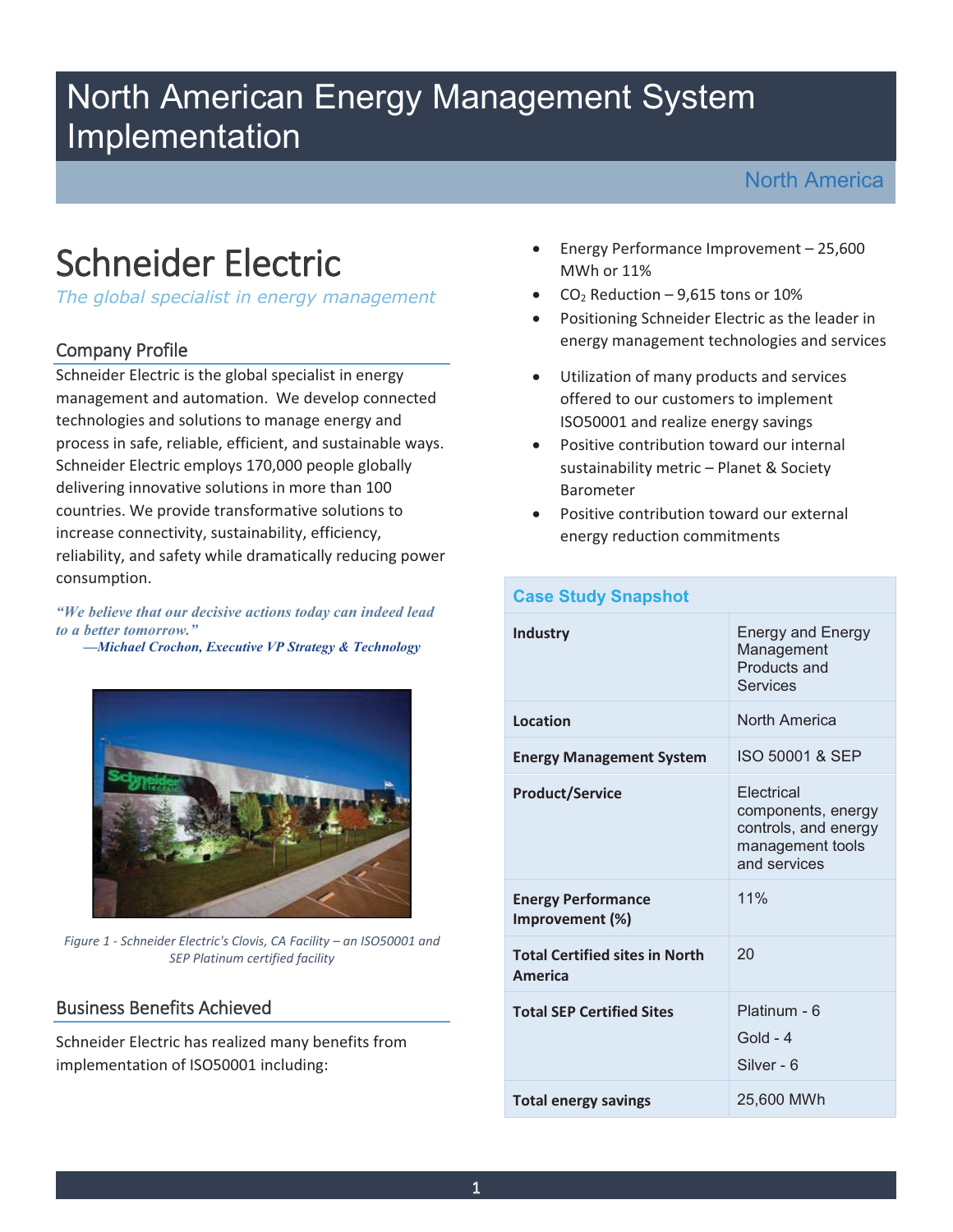| <b>Schneider Electric ISO50001</b> | <b>SEP Certification Level</b> |
|------------------------------------|--------------------------------|
| <b>Certified Site</b>              |                                |
| Lexington, KY                      | Silver                         |
| Oxford, OH                         | N/A                            |
| Seneca, SC                         | Platinum                       |
| Columbia, SC                       | Gold                           |
| Smyrna, TN                         | Platinum                       |
| Clovis, CA                         | Platinum                       |
| Costa Mesa, CA                     | Platinum                       |
| Lincoln, NE                        | Silver                         |
| McLaughlin, Ontario, Canada        | N/A                            |
| Victoria, British Columbia, Canada | Platinum                       |
| West Kingston, RI                  | Platinum                       |
| Columbia, MO                       | Gold                           |
| Tlaxcala, Mexico                   | N/A                            |
| Rojo Gomez, Mexico                 | Silver                         |
| Monterrey, Mexico - Plant 2        | Gold                           |
| Monterrey, Mexico - Plant 3        | Silver                         |
| Pacifico, Mexico                   | Silver                         |
| Cedar Rapids, IA                   | Gold                           |
| Peru, IN                           | Gold                           |
| Portland, OR                       | N/A                            |

*Table 1- Schneider Electric ISO 50001 and SEP Certified Sites* 

#### Energy Performance Improvement

To determine energy savings (MWh) and tons of  $CO<sub>2</sub>$ reduced as a result of ISO50001 implementation, the energy savings are calculated based on the energy reduction at each of the certified sites since the year of certification. Both energy savings & reduction in  $CO<sub>2</sub>$ emissions are also expressed as a percentage of the total energy & emissions of the certified sites' baselines (corresponding years prior to certification). The energy performance improvement calculation for individual sites is based on the following formula.

*EPI % =* 

*Baseline Period Energy Consumption – Reporting Period Energy Consumption Baseline Period Energy Consumption* 

*"Energy management is part of our DNA at Schneider Electric. We continue to be strongly committed to reduce our energy and CO2 footprints through behaviors, processes, technology and use of our own products. The ISO 50001 and Superior Energy Performance frameworks not only build upon our energy management systems, but also help us drive consistency and performance improvements across our locations."* 

#### - *Steve Sacco, Vice President, Safety, Environment & Real Estate*

Figure 2 shows a comparison of the energy reduction from a baseline of 2011 for the ISO50001 certified sites and the sites in the Schneider Energy Action (SEA) program that are not ISO50001 certified. The chart shows that both groups of sites have had improvements; however, the slope of the line for the sites with ISO50001 implementation is greater than the non-certified sites. Figure 2 shows the ISO 50001 certified sites have experienced nearly double the savings as non-certified sites over the last 4 years.

Overall, the savings gap between the certified and non-certified sites is increasing over time. Additionally, the influence of ISO50001 practices regarding energy project tracking and follow up implemented to all sites (including those not certified) in 2013 are presumed to cause the sharp break point shown for all sites. The differentiating factor for the ISO50001 certified sites is the involvement from all aspects of the individual site's decision making driving toward greater efficiency and increased cost savings.



*Figure 2 -Percent Reduction at Sites ISO50001 Certified and Sites that are not certified*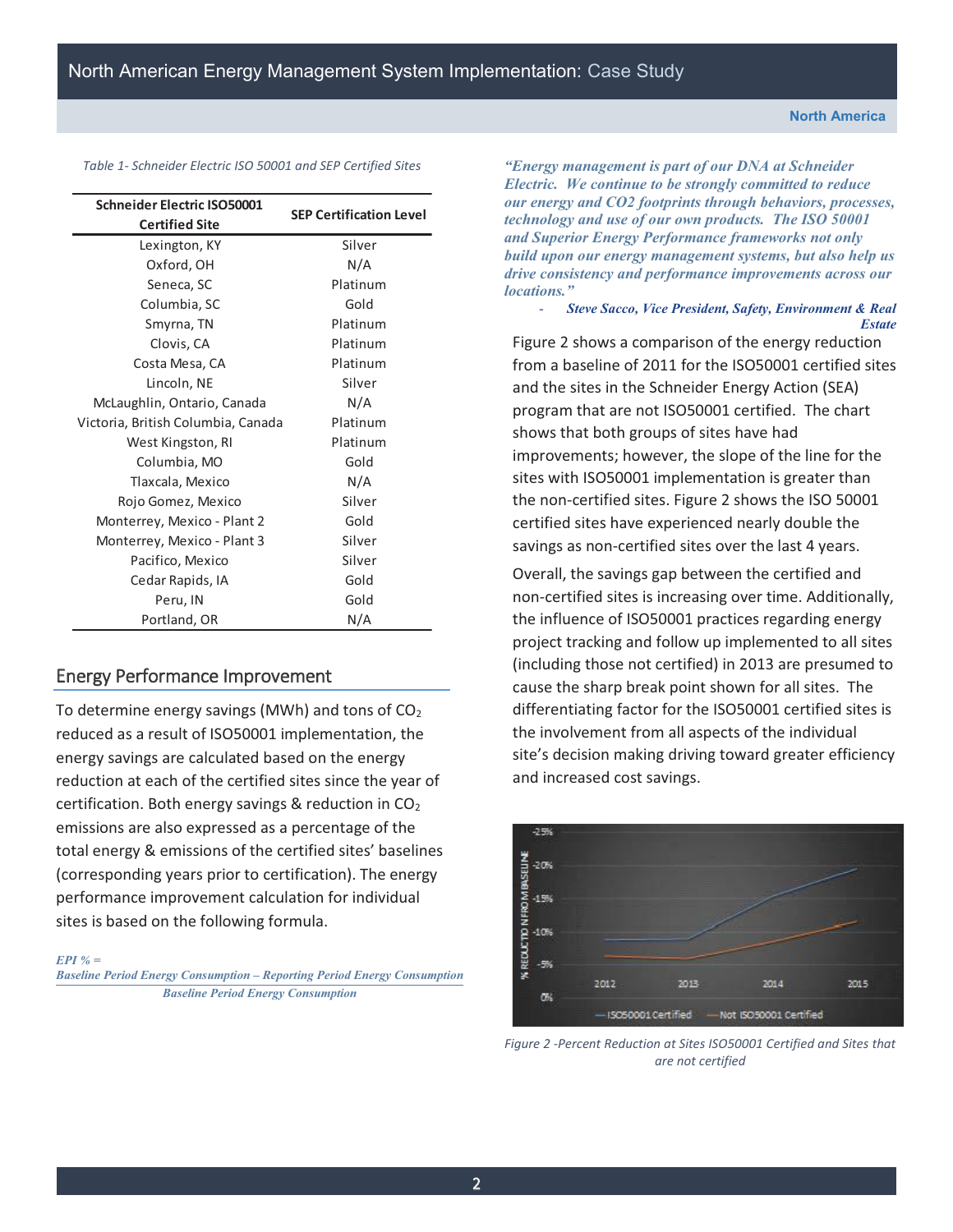

*Figure 3 - Cost Avoidance by Implementation Year* 

Figure 3 shows the influence on annual average energy cost savings of the ISO50001 certified sites. The dashed line represents savings before certification, while the solid line represents savings after certification. The graph shows a noticeable improvement in annual savings after sites implement ISO 50001.

#### Business Case for Energy Management

Schneider Electric is the Global Specialist in Energy Management and Energy Efficiency is part of the DNA of Schneider Electric.

In 2004, Schneider Electric created the Schneider Energy Action program (SEA). SEA provides Schneider Electric with a platform to pilot new solutions, build engineering expertise, reduce energy consumption and costs. Over the past 11 years, SEA has allowed Schneider Electric to improve energy performance by 40% in North America.



*Figure 4 - Overall SEA Program Energy Reduction Results* 

Schneider Electric enrolled as a Better Building Better Plants Challenge Partner in 2009 as the goals of the Department of Energy aligned with Schneider Electric's goals. The target set by the program is 25% reduction over 10 years. As of the end of 2014, Schneider Electric achieved a reduction of 19%.

As SEA matures, Schneider Electric continues to look for new ways to improve energy performance. ISO 50001 and Superior Energy Performance (SEP) were piloted in 2011 at the Smyrna plant in an effort to increase engagement from employees outside of the core SEA team. The Energy Management System (EnMS) implemented as part of this process provides a platform for Schneider Electric to enhance Energy Performance Indicators (EnPIs), identify savings for Significant Energy Uses (SEUs), and increase visibility for energy performance.

Schneider Electric sees ISO 50001 as the blueprint for continued energy reductions and Superior Energy Performance as recognition for those reductions. The SEP program provides Schneider Electric with motivation to continue to improve energy performance at a very challenging rate.

*We've found that Superior Energy Performance is a great way to drive down energy use and costs across the company," said Dennis Edwards, Schneider Electric's Energy Manager North America. "With each plant, it becomes easier to apply the SEP framework and generate real savings that persist over time."* 

- *Dennis Edwards, Facilities Director North America* 



*Figure 5 – Smyrna, TN Plant Solar Field – an ISO50001 certified and SEP Platinum facility*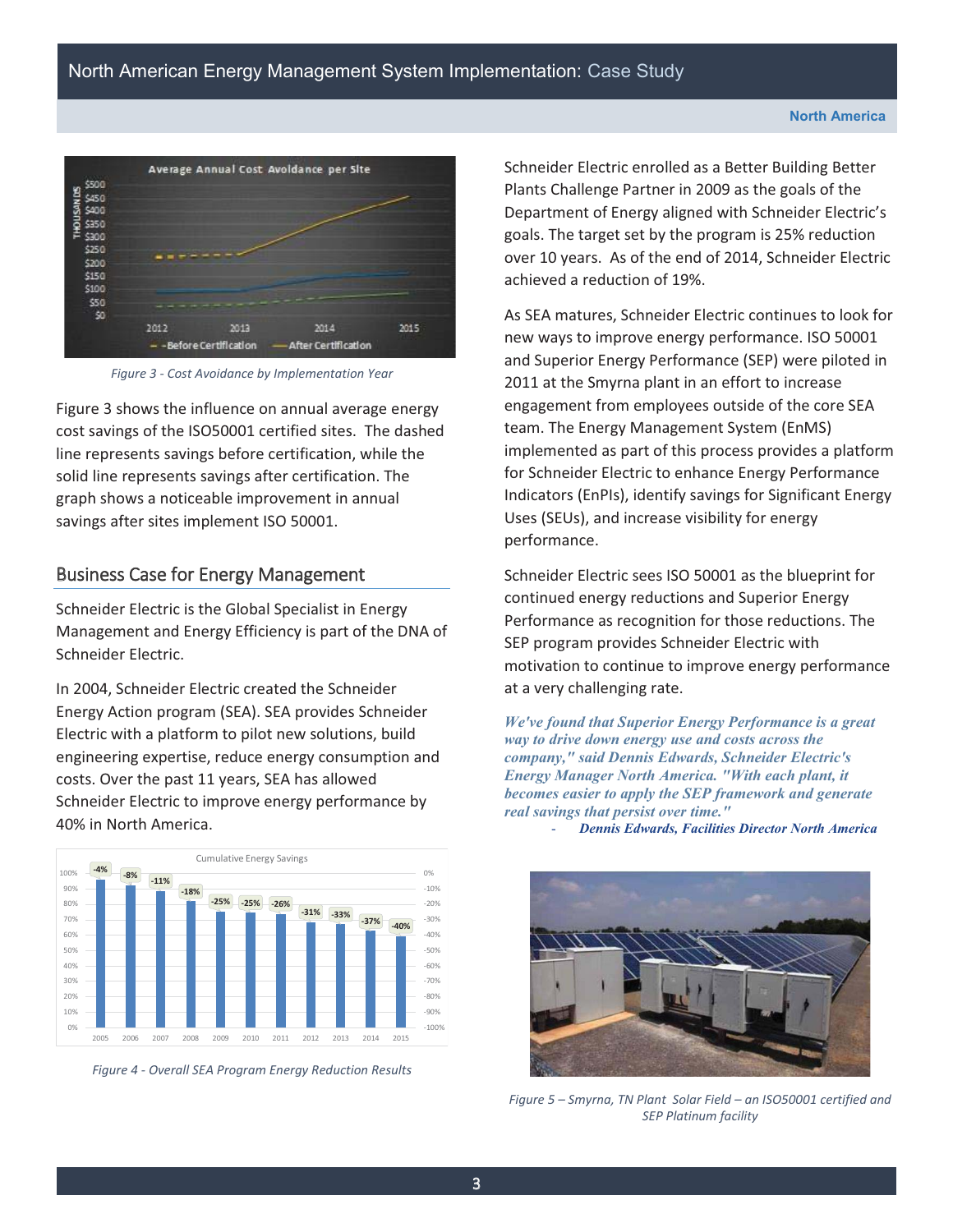#### Keys to Success

The following are keys to success identified for ISO50001 and SEP implementation.

- Enterprise approach is essential to fast track implementation and minimize costs
- • Assure implementation support from Top Management at the right organization level for the enterprise approach
- Assure goals for all stakeholders are aligned
	- o ISO50001 implementation
	- o Energy performance improvement
- Utilize centralized implementation leadership to:
	- o Share best practices
	- o Promote a collaborative atmosphere
	- $\circ$  Assure implementation is on track
	- $\circ$  Provide continuity for the enterprise approach
	- o Track energy project implementation
	- $\circ$  Provide results of the energy management activities
	- o Provide engineering guidance and leadership
	- o Utilize knowledge gained during certification audits
- Create a standard set of Enterprise wide management system procedures and a simple way to approve documents for use while giving sites flexibility in their approach
- Utilize existing management systems (ISO14001 and OHSAS18001) for ISO50001 to unite and streamline:
	- o Local management
	- o Internal auditing
	- o Management system procedures
	- o Management team
- Utilize partnerships with outside groups to share knowledge, supplement efforts and move implementation forward

#### EnMS Development and Implementation

Schneider Electric has made commitments both internally and externally to improve our energy performance. These commitments drive internal teams to continuously evaluate ways to drive continuous improvement in performance. When the ISO50001 energy management system was evaluated, the core process of the standard (Plan-Do-Check-Act) presented a logical framework to improve our existing SEA energy management program. Based on this framework, ISO50001 and SEP were the chosen as the standard to implement to improve the existing SEA energy management program.

Schneider Electric has developed, through help from internal and external resources, a standard framework and methodology to implement ISO50001 and SEP certification using an enterprise approach. The approach has allowed:

- Reduced implementation time
- • Reduced implementation cost
- Increased number of certified sites
- Integration with ISO14001 and ISO18001 management systems

Overall the approach and implementation has allowed Schneider Electric to elevate energy management as a critical factor in enterprise and plant management processes.

 to reduce implementation time from 18 months to 6 Through the enterprise approach, use of a common implementation team, corporate integrated procedures (ISO14001, ISO18001, and ISO50001) and streamlining performance metrics, Schneider Electric has been able months.

The enterprise approach has allowed a reduction in both internal staff time and external costs required for implementation and certification. Figure 6 shows a breakdown of the labor used for ISO50001 implementation. The third party certification costs normally range from \$15,000 to \$20,000 per audited site. The external technical assistance relates to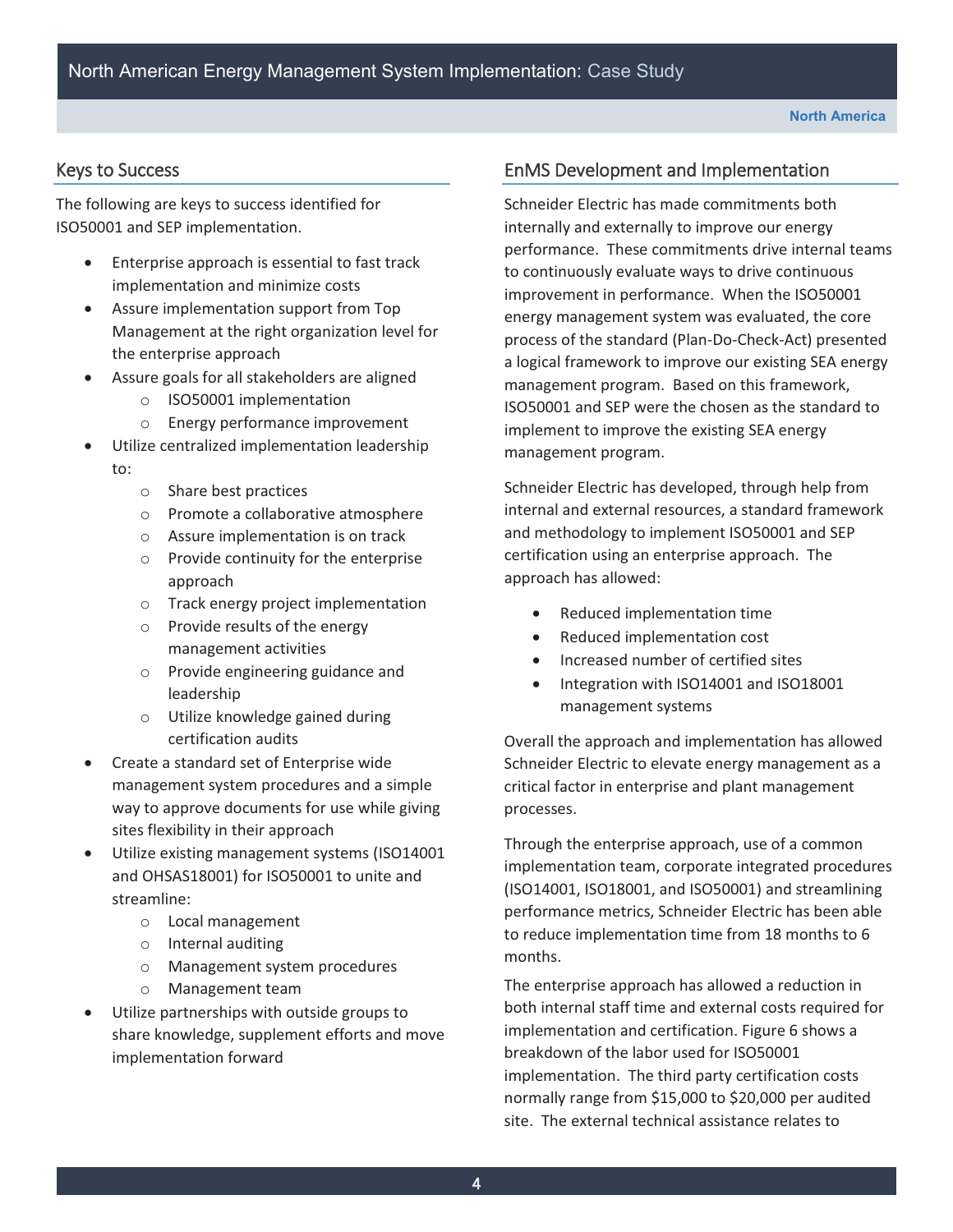**North America** 

 energy management team. training and certification for the core ISO50001 and



*Figure 6 - Breakdown of Implementation Labor* 

#### Organizational Structure

 surmounting these hurdles is to identify the The organizational structure is the foundation for successful implementation. Many times implementation involved coordination among different entities located in the same facility. The key to stakeholders, explain the business benefits, and explain how ISO50001 is aligned with Schneider Electric's strategic objectives. To implement ISO50001 using the Enterprise approach Schneider Electric utilized:

- Top Management Enterprise  $(1)$
- Top Management stakeholders (1-3)
- • Facility Management (2-3)
- Energy Designee (1)
- Other management system designees (1-3)
- Local employees

A visual representation of the structure is shown in Figure 7.





#### Energy Review and Planning

In the Enterprise approach, continuity of planning approach is key. For Schneider Electric, Energy Planning continuity is mainly the responsibility of the core ISO50001 and energy management team. In this capacity the team, composed of energy engineers, is responsible for:

- Setting the energy baseline
- • Creating and maintain the performance metrics
- Completing the Energy Reviews
- Maintaining energy project tracking
- • Providing other assistance as needed

During the Energy Review, the core ISO50001 and energy management team identifies and analyzes each energy project for the cost benefit merits. Projects meeting payback thresholds are recoded on the energy management action plan for monthly review. The Energy Designees, Facility Managers, and top management are responsible to budget for the projects for immediate implementation. Facility management also maintains a five-year plan for energy projects to provide long term capital planning.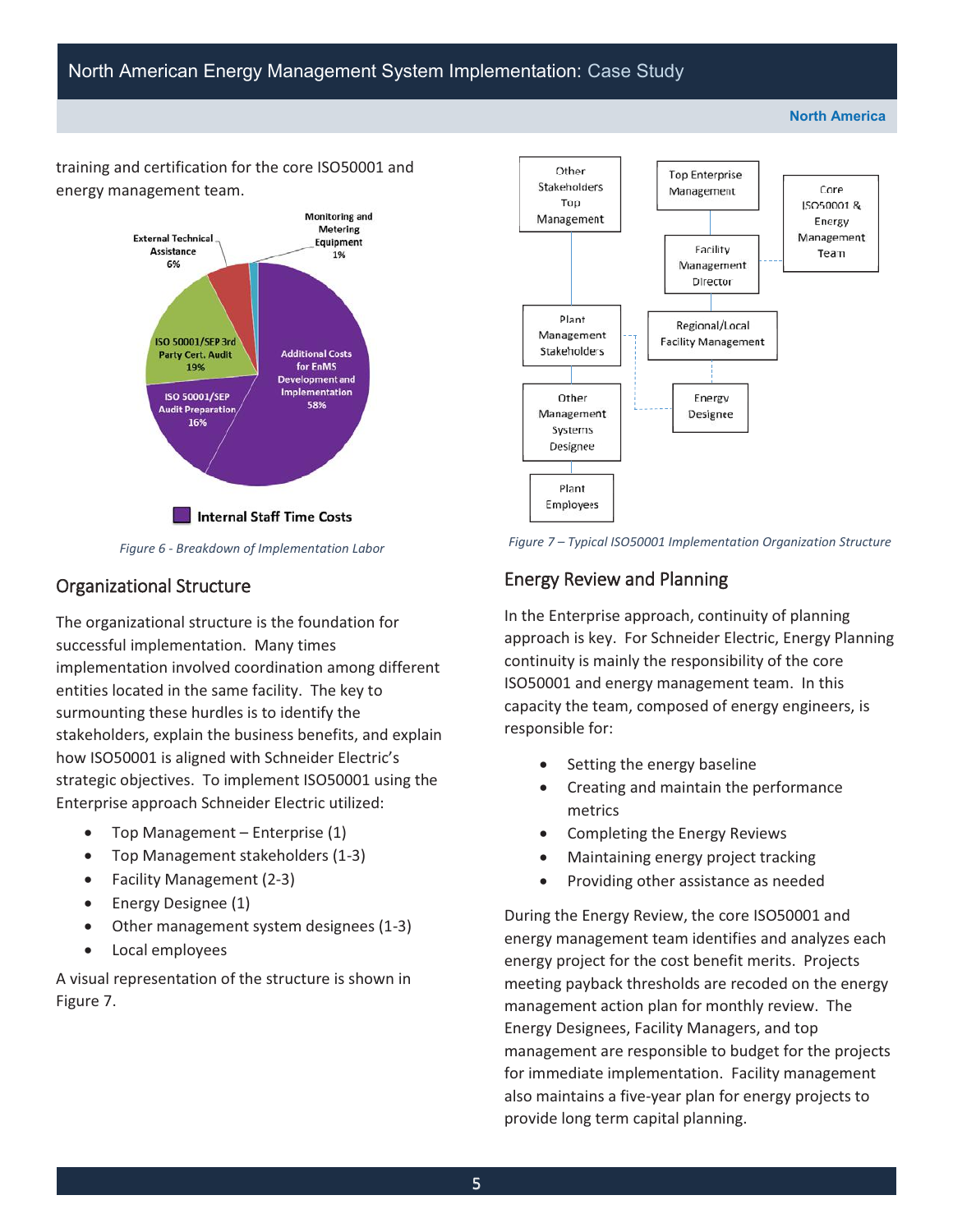To simplify the approach and streamline reporting, Schneider Electric utilizes an EnPI metric that is common to all facilities. This allows for better performance comparison between sites, a common reporting platform, and less time to establish the metric.

The individual site Energy Designees in combination with the Facility Manager, are responsible for implementing projects identified during the Energy Review. Their duties include:

- • Prioritizing and implementing projects
- • Securing budgeting for capital projects, near term and five-year planning
- • Reporting on the status of implementation
- • Following up on significant deviations in energy performance

 Facility Managers on a monthly basis to track All energy projects are maintained in a common database that is reviewed with the Energy Designees & performance improvement.

As projects are implemented, their savings are applied to the energy consumption for the facility to determine their impact relative to the modeled energy performance. Deviations in performance are flagged and marked for investigation with the Energy Designee and Facility Manager.



*Figure 8 - Schneider Electric's Peru, IN Plant- an ISO50001 certified and SEP Gold facility* 

#### Implementation Expertise and Training

To implement the Enterprise EnMS, Schneider Electric utilizes the services of the core ISO50001 and energy

management team. The team is composed of energy engineers who complete the Energy Reviews, SEnPI evaluations, provide EnPI reporting, track energy project implementation, and answer questions from the Energy Designees and the Facility Managers. One energy engineer serves as the overall energy manager to direct activities of the project and ensure continuity.

The approach to Enterprise ISO50001 implementation was guided by Schneider Electric's participation in a gap analysis through a partnership with DOE and Georgia Tech to improve our approach.

Schneider Electric has found effective means to implement training at the certified sites to reduce costs and time. Energy management training is the responsibility of the individual Energy Designees to allow flexibility of approach to meet site needs. The following methods have been implemented to reduce training time:

- Integration of energy management topics in daily production meetings
- Integration of energy management topics in safety and environmental training
- On-line training materials
- Postings of energy performance and energy topics on plant televisions
- • E-blasts of energy management topics to all employees

#### Tools and Resources

To implement the Enterprise EnMS, Schneider Electric built upon the foundation of ISO14001 and 18001 in certified facilities. The procedures for ISO14001 and ISO18001 were the basis for the integrated corporate ISO14001, ISO18001, and ISO50001 procedures. The corporate integrated procedures are essential to quick and consistent implementation of the EnMS. The EnMS also utilized personnel active in the ISO140001 and ISO18001 management systems to assist with integration of ISO50001 at the plants regarding:

Document Control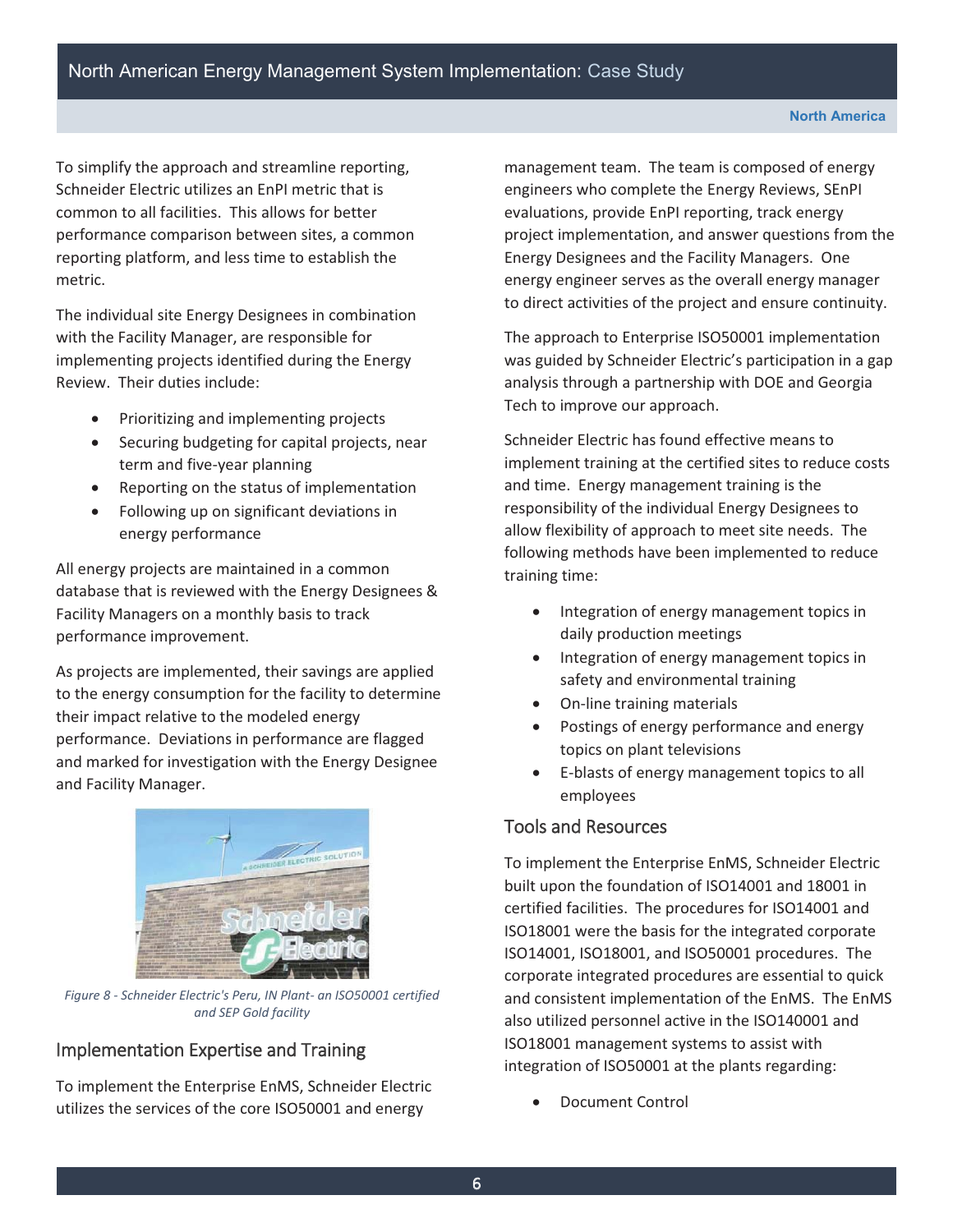- **Training**
- **Internal Auditing**
- Management team and stakeholder identification

 both internal and external tools to maximize To execute the EnMS, Schneider Electric has utilized performance of the program. The tools and their purpose are:

- Resource Advisor Track and maintain utility invoices and energy supplier contracts
- EnPI Tool Energy performance modeling
- Internal Tracking data bases
	- o Project implementation and performance tracking
	- o Energy performance reporting

Other essential activities instrumental in our ISO50001 implementation and energy performance improvement success include:

- Participation in the DOE Better Building Better Plants Challenge
- Driving sites toward SEP certification
- Use of the SEP Accelerator program to assist with the cost of adding sites to the ISO certification through the enterprise approach
- Completion of a gap analysis by a partnership between DOE and Georgia Tech to assist with the steps to implement the Enterprise Management System



*Figure 9 - Schneider Electric's Lexington, KY Plant - an ISO50001 certified and SEP Silver facility* 

### Operational Control and Energy Performance Improvement

To sustain our energy performance improvement, individual sites have implemented targeted work instructions and training to assure the SEU in each facility operates to minimize energy consumption. Additionally, through our core ISO50001 and energy management team, we drive continuous follow up and accountability for:

- Energy project implementation
- Energy performance improvement
- • Adherence to corporate standards
- • Process and procedure training

#### Energy Performance Improvement Approach

To determine energy performance improvement, Schneider Electric utilizes a whole facility energy model, similar to the way the EnPI tool is used. The tool utilizes independent variables that are statistically significant from each site and the actual energy consumption to determine the energy performance. Monthly, the core ISO50001 and energy management team meets with the sites to review their performance and project implementation status. To validate results of the identified savings, the modeled savings are compared against the calculated savings for the identified projects that have been implemented. If there is a significant deviation as defined in the EnMS, the cause is investigated and corrected. This helps to assure all energy reduction projects in the plant are identified and accounted in the performance. This method also assures accurate identification of projects for the SEP bottom-up analysis.

#### Cost Benefit Analysis

Prior to ISO50001, Schneider Electric implemented the SEA program to manage energy. The SEA program has been responsible for approximately 31% energy reduction from 2004 until 2012. In Schneider Electric facilities, implementation of ISO50001 and SEP provides improved energy performance through increased awareness of energy management goals, procedures, and results. The benefits for ISO 50001 and SEP implementation in Schneider Electric facilities are